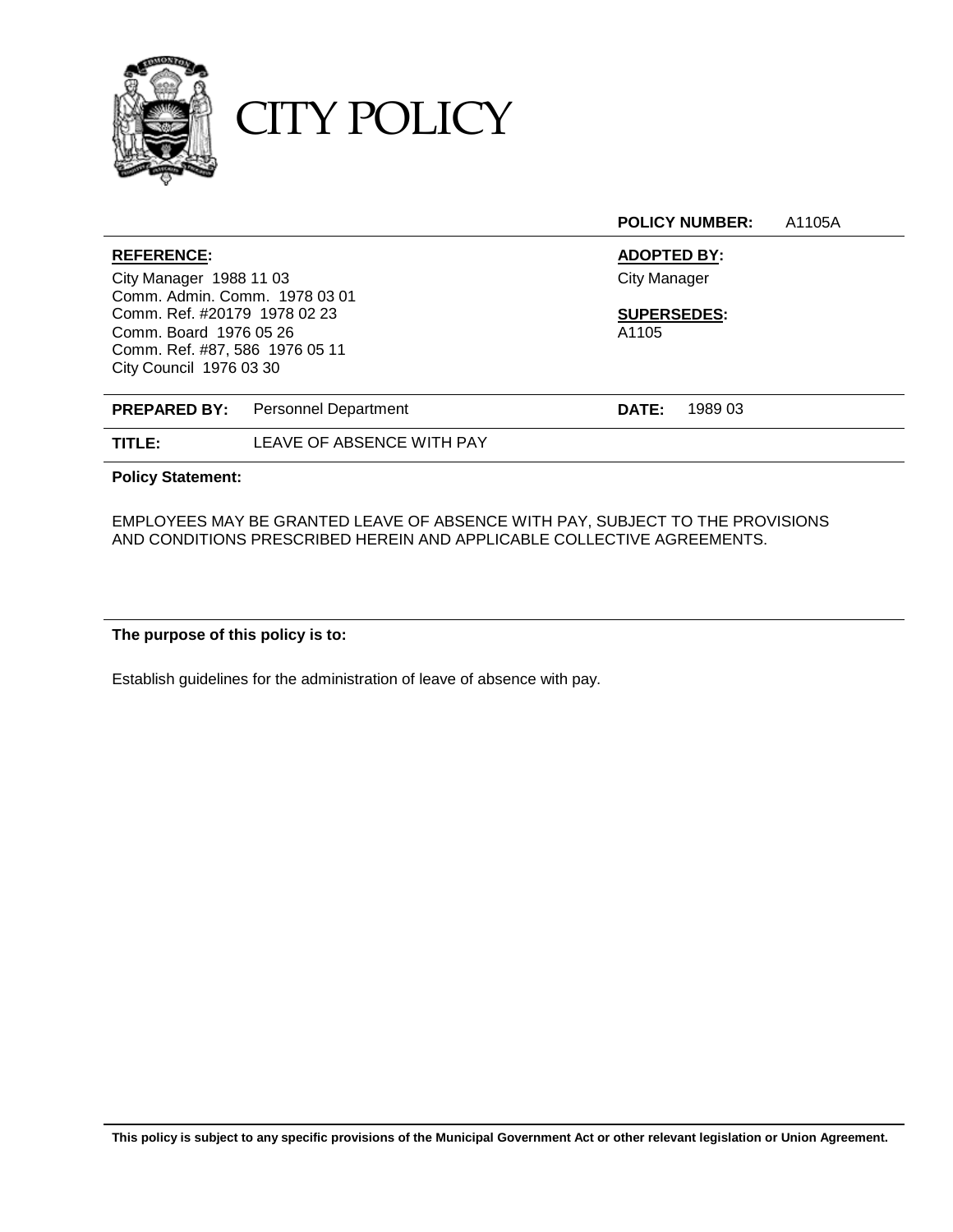

**POLICY NUMBER:** A1105A

| <b>AUTHORITY:</b> | City Manager | <b>EFFECTIVE DATE:</b> | 1989 03 |
|-------------------|--------------|------------------------|---------|
|                   |              |                        |         |

**TITLE:** LEAVE OF ABSENCE WITH PAY

**PAGE:** 1 of 4

### 1. DEFINITIONS

- 1.01 In-Scope Employees: Employees who fall within the scope of a collective agreement between the City and a union or association.
- 1.02 Managerial Employees: Employees who are excluded from a union/association due to their performance of managerial functions and those employees excluded from a union/association as a result of their professional and/or other designation by existing labour legislation.
- 1.03 Out-of-Scope Employees: Non-management employees who do not fall within the scope of a collective agreement between the City and a union or association.
- 1.04 Pay: Normal salary or wages based on the regular rate of pay specified for the permanent position to which the employee is appointed.

#### 2. RESPONSIBILITIES

- 2.01 City Manager shall:
	- (a) approve this policy and any amendments thereto;
	- (b) approve any exceptions to, or deviations from, this policy;
	- (c) approve secondments to organizations with which the City has an approved secondment agreement.
- 2.03 Personnel Department shall:
	- (a) provide interpretation and clarification of this policy;
	- (b) provide recommendations, in conjunction with Corporate Communications, on requests for Leave with Pay for special events participation;
	- (c) monitor the effectiveness of this policy;
	- (d) forward requests for exceptions to, or deviations from, this policy to the City Manager, with a recommendation.
- 2.04 Department Head or Designate shall:
	- (a) approve or deny all requests for leaves of absence with pay, except as otherwise prescribed herein;
	- (b) notify an employee who applies for leave of absence with pay in writing, within a reasonable period of time from the date of receipt of such application and prior to the commencement date of the requested leave, of his/her decision on the application;

[The Department Head shall include the reason for denial of a request for leave of absence with pay which exceeds one-half (1/2) day, in reply to the applicant];

(c) forward requests for exceptions to, or deviations from, this policy, to the Personnel Department, with his/her recommendation;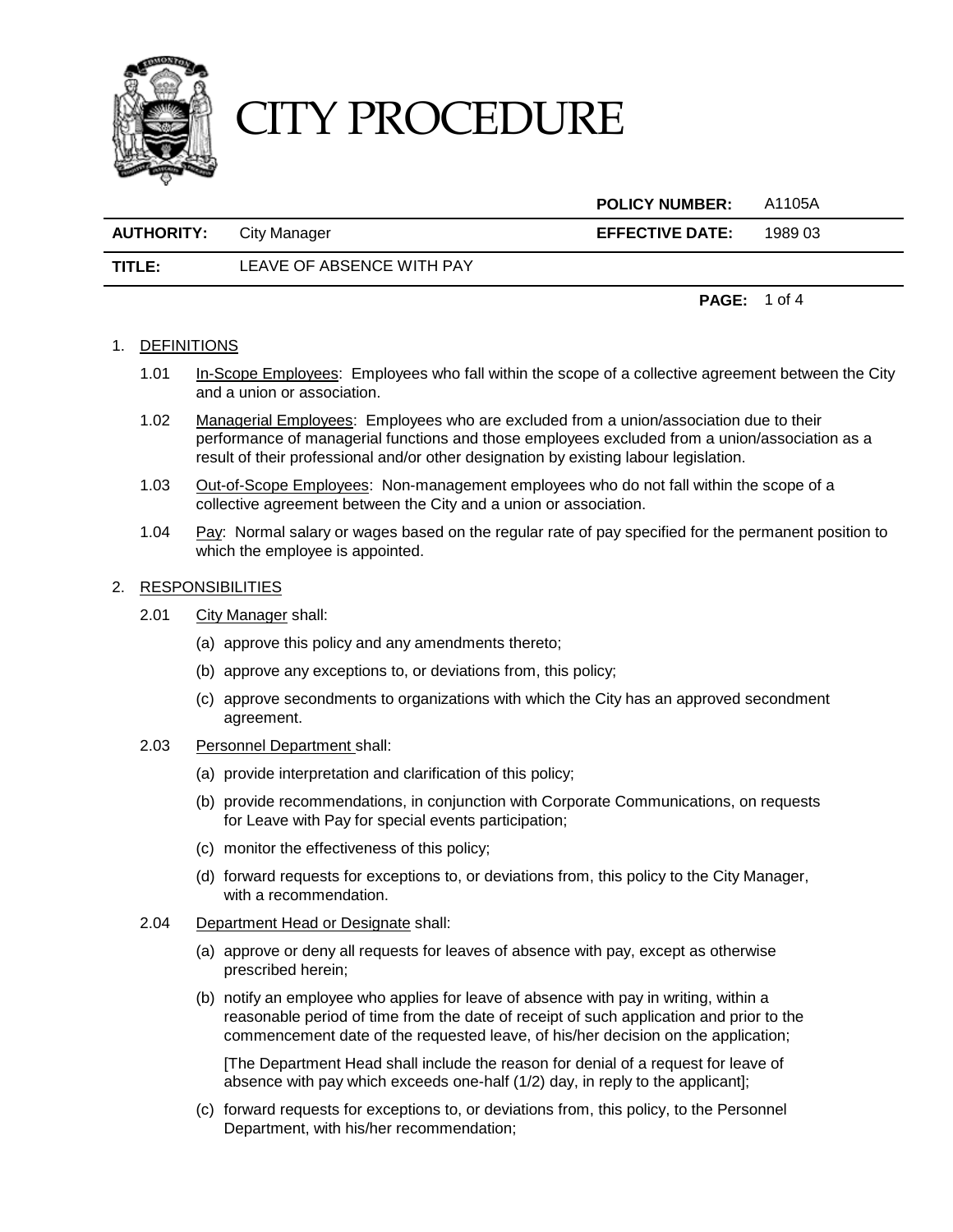

**POLICY NUMBER:** A1105A **AUTHORITY:** City Manager **EFFECTIVE DATE:** 1989 03 **TITLE:** LEAVE OF ABSENCE WITH PAY

**PAGE:** 2 of 4

- (d) ensure that a record of all leaves of absence with pay is maintained for each employee.
- 2.05 Employees shall:
	- (a) submit written applications for leaves of absence with pay, to their Department Heads through normal channels, as far in advance of the commencement date of such leaves as possible, subject to section 3.02;
	- (b) state, in their applications, the reasons for the applications, and the commencement and termination dates for such leaves.

### 3. GUIDELINES

- 3.01 Bereavement Leave
	- (a) Managerial and Out-of-Scope Employees
		- (i) when death occurs in the employee's immediate family, which shall include the employee's current spouse, child, ward, other related dependent, parent, guardian, brother, sister, grandchild, grandparent, son-in-law and daughter-in-law, or, upon the death of the brother, sister, parent or grandparent of the employee's current spouse, the Department Head or designate, upon request, shall grant a maximum of three (3) consecutive working days leave of absence with pay to the employee, for the purpose of making arrangements for, and attending the funeral. In the event that extenuating circumstances make it impossible for the employee to attend the funeral, the Department Head may nevertheless grant a maximum of three (3) consecutive working days leave of absence with pay to the employee, provided that the employee supplies evidence of the extenuating circumstances.
		- (ii) One half (1/2) day's leave of absence with pay, to attend the funeral service of a person who is more distantly related than those prescribed in 3.01 (a)(i) may be granted by the Department Head, upon request. Such leave may be extended to one (1) day, because of extenuating circumstances such as travel or shift schedule conflicts.
		- (iii) A permanent or probationary employee on leave of absence, other than annual vacation leave, shall not be eligible for bereavement leave with pay.
	- (b) In-Scope Employees

Bereavement Leave shall be in accordance with applicable collective agreements, where provided.

- 3.02 Medical and Dental Appointments
	- (a) Management and Out-of-Scope Staff

Employees are expected to arrange non-emergency medical and dental appointments on their off days. In the event this is not possible, or in case of emergency, employees may be required to arrange medical or dental appointments during their regular hours of work. Upon request to their immediate supervisor, employees shall be granted leaves of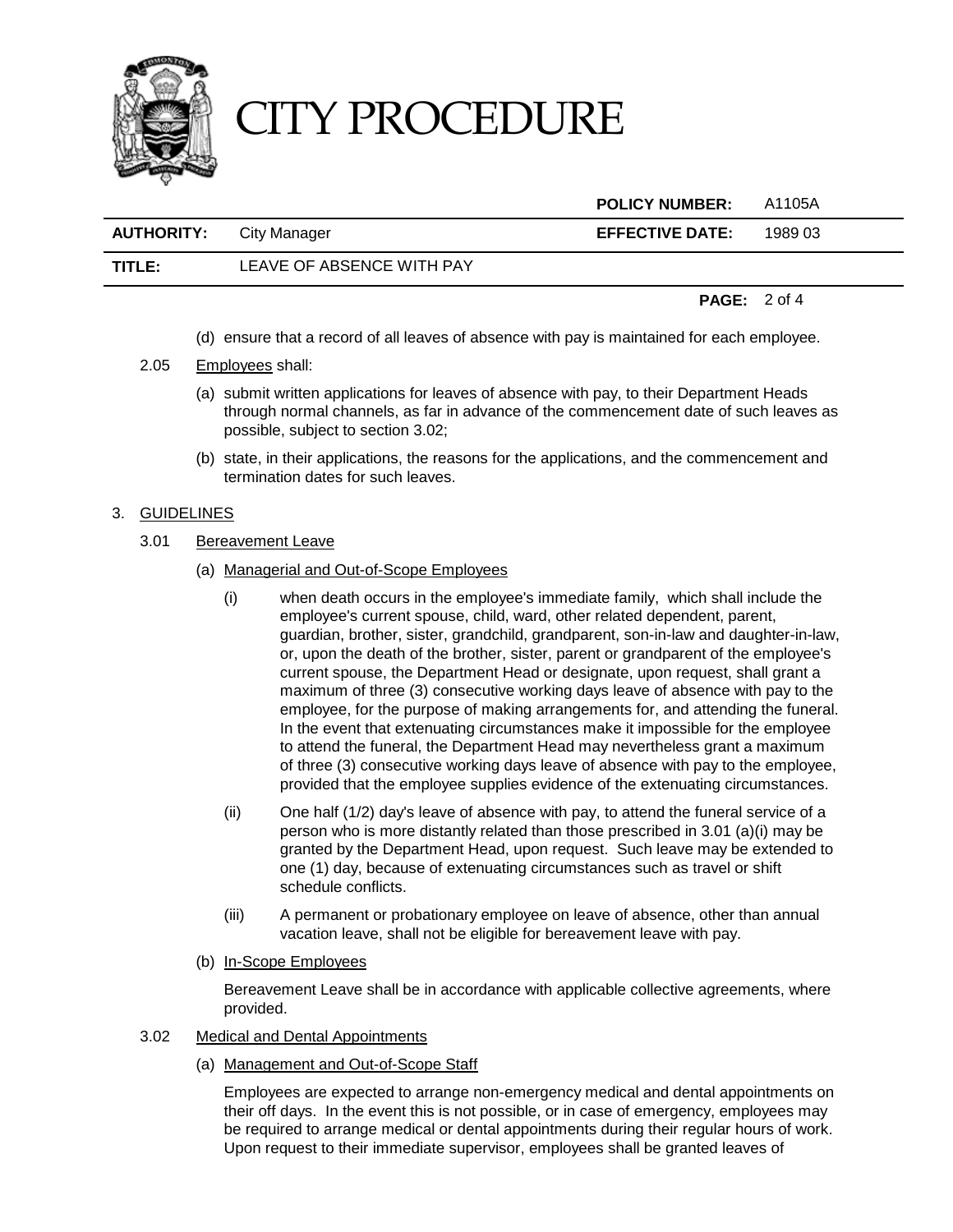

|                                |                           | <b>POLICY NUMBER:</b>  | - A1105A |
|--------------------------------|---------------------------|------------------------|----------|
| <b>AUTHORITY:</b> City Manager |                           | <b>EFFECTIVE DATE:</b> | 1989 03  |
| TITLE:                         | LEAVE OF ABSENCE WITH PAY |                        |          |

#### **PAGE:** 3 of 4

absence with pay for such appointments, provided that such leaves do not exceed three (3) hours. Appointments requiring time in excess of three (3) hours shall be charged against the employee's Income Replacement Entitlement Plan or Short Term Disability Plan.

(b) In-Scope Employees

Leave of absence with pay for medical or dental appointments shall be in accordance with applicable collective agreements, where provided.

### 3.03 Witness and Jury Duty

(a) Management and Out-of-Scope Staff

An employee who has been subpoenaed to appear in court, as a witness or juror, during the employee's regular hours of work, shall be granted leave of absence with pay for such appearance, provided that any wage replacement or witness fees paid to the employee, for that appearance, is given to the City.

(b) In-Scope Employees

Court leave shall be in accordance with applicable collective agreements, where provided.

3.04 Special Leaves - Participation by Permanent or Probationary Employees Only

The City shall pay a Permanent or Probationary Employee who has been granted a special leave of absence with pay, prescribed in this section, that employee's normal compensation less the amount of any other compensation and/or allowance which is paid to the employee from another source during these special leaves of absence. Should compensation and/or allowance received by the employee during an approved leave equal or exceed the employee's pay from the City, the employee shall reimburse the City in the amount received as pay by the City.

- (a) Addressing, Lecturing, or Instructing under the auspices of:
	- a recognized educational institution,
	- an organization or firm, or
	- a convention or conference, subject to the following conditions:
	- (i) the employee may be permitted a maximum total of fifteen (15) working days leave of absence with pay, for these events, within a calendar year;
	- (ii) the employee must abide by the City's policies and procedures governing the acceptance of outside employment and in particular:
		- Policy A1108 Absence Control
		- Absence Control Manual Communication for Incapacitation Due To Outside Employment, and
		- Policy A1100, Employee Code of Ethics.
- (b) Secondment to an organization with which the City has an approved secondment agreement.